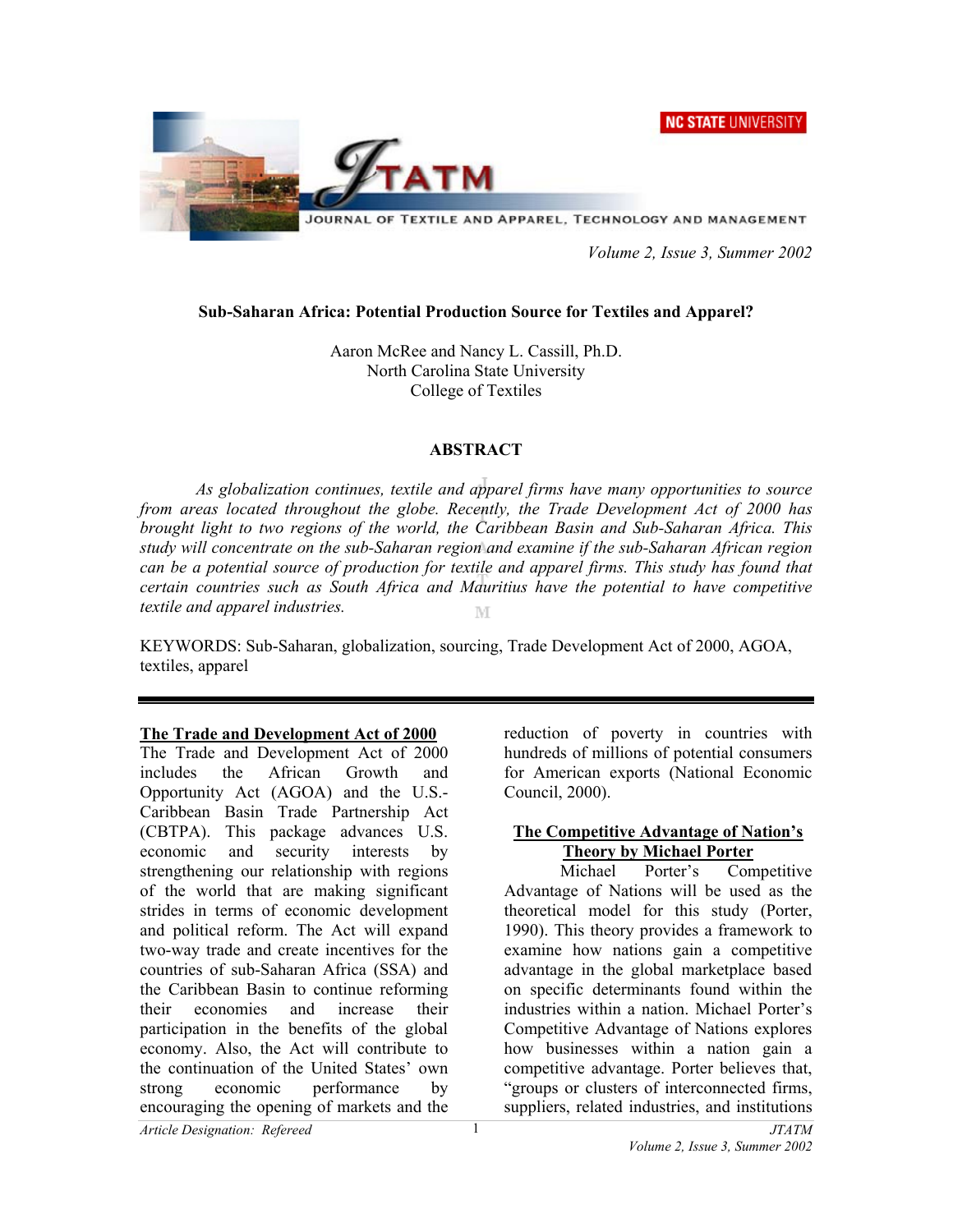that arise in particular locations, have become a new way for companies, and governments to think about economies, assess the competitive advantage of locations, and set public policy" (Porter, 1990, p.xii).

 The four primary determinants of his model are factor conditions, demand conditions, related and supporting industries, and firm strategy, structure, and (See Figure 1; Porter, 1990). *Factor conditions* are the basic inputs of production that is necessary to compete in an industry. Examples of factor conditions are skilled labor, infrastructure, or capital resources. *Demand conditions* are the quality of the home demand for a product or service in an

industry. *Related and supporting industries* are defined by whether a nation has the supplier and related industries that are internationally competitive. The fourth determinant is *firm strategy, structure, and rivalry*. Firm strategy, structure, and rivalry is defined by the conditions within a nation that administer how companies are created, organized, and managed along with the type of domestic rivalry. According to Porter, these determinants individually and as a structure provide the atmosphere for nations to gain a competitive advantage. Porter positions these determinants in a "diamond" pattern (See Figure 1 for the presentation of the determinants for a country to gain a competitive advantage) (Porter, 1990).



# **Figure 1: Determinants of National Advantage**

Reference: Porter, Michael E. (1990). *Competitive Advantage of Nations*. New York, NY: The Free Press, p. 72.

### **The African Growth and Opportunity Act**

The United States International Trade Commission states, "the African Growth and Opportunity Act grants dutyfree benefits under the Generalized System of Preferences program to imports of qualifying apparel from eligible sub-Saharan

African (SSA) countries for eight years beginning on October 1, 2000" (H.R. 434; Public Law 106-200, 2000). There are 48 countries (see Table 1) that are listed in the sub-Saharan region and out of the 48 countries, only 16 countries are currently eligible under the African Growth and Opportunity Act. (Note: Only 34 countries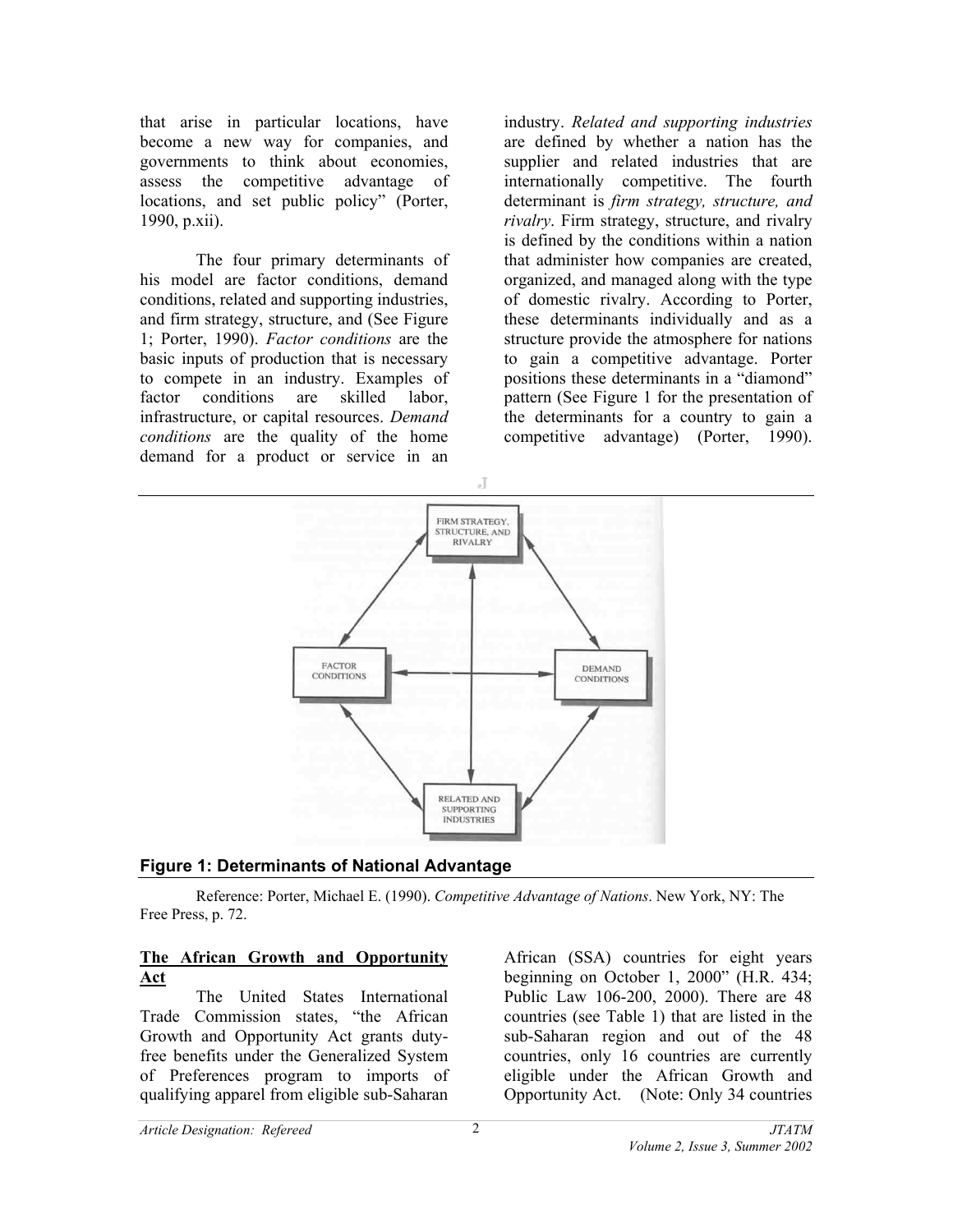were approved in the October 2000 trade bill). Also, the African Growth and Opportunity Act will eliminate current United States quotas on imports of textiles and apparel from sub-Saharan countries, and will allow imports of such goods from sub-Saharan countries to enter free of quota during a eight-year period (Trade and Development Act of 2000, 2000).

### **Table 1: Sub-Saharan Africa Countries Eligible for AGOA**

| Angola          | Guinea-       |
|-----------------|---------------|
| Benin           | <b>Bissau</b> |
| <b>Botswana</b> | Kenya         |
| Burkina         | Lesotho       |
| Burundi         | Liberia       |
| Cameroon        | Madagascar    |
| Cape Verde      | Malawi Mali   |
| Central         | Mauritania    |
| African         | Mauritius     |
| Republic        | Mozambique    |
| Chad            | Namibia       |
| Comoros         | Niger         |
| Democratic      | Nigeria       |
| Republic of     | Rwanda        |
| Congo           | Sao Tome      |
| Republic of     | and Principe  |
| Congo           | Senegal       |
| (Congo)         | Seychelles    |
| Cote            | Sierra Leone  |
| d'Ivoire        | Somalia       |
| Djibouti        | South Africa  |
| Equatorial      | Sudan         |
| Guinea          | Swaziland     |
| Eritrea         | Tanzania      |
| Ethiopia        | Togo          |
| Gabon           | Uganda        |
| Gambia          | Zambia        |
| Ghana           | Zimbabwe      |
| Guinea          |               |

Reference: The One Hundred Sixth Congress of the United States of America. (2000). *The Trade Development Act of 2000* (H.R. 434; Public Law 106-200). Washington, DC: U.S. Government Printing Office.

*Article Designation: Refereed JTATM*  The Office of the United States Trade Representative has determined that

the following African nations are eligible for preferential tariff treatment for imports of certain textile and apparel products: Kenya, Madagascar, Mauritius, Lesotho, South Africa, Ethiopia, Swaziland, Botswana, Malawi, Uganda, Namibia, and Zambia (OTEXA, 2002). These nations meet the customs and procedures required by the African Growth and Opportunity Act. Preferential tariff treatment is given when a country has adopted an effective visa system and related actions to prevent unlawful transshipment and use of counterfeit documents (Federal Register, 2002).

The African Growth and Opportunity Act (Title I of the Trade and Development Act of 2000, Pub. L. No. 106- 200) states that imports of eligible textile  $\mathcal{A}^{\mathcal{A}}$ and apparel products receive trade benefits if  $\mathbb{T}^$ they come from countries that the President designates as "beneficiary sub-Saharan A. African countries" (Trade Development Act of 2000, 2000). Beneficiary sub-Saharan m. African countries are defined as countries M that meet a minimum per capital GNP, and have adopted an effective visa system and related actions to prevent unlawful transshipment and use of counterfeit documents. Also, countries must implement and follow certain custom procedures that help the Custom Service verify the origin of the products (Federal Register, 2001).

The African Growth and Opportunity Act allows for unlimited preferential treatment when apparel is made from sub-Saharan countries and made of fabric that is produced in the United States with United States yarn. The production of such apparel is cut into garment parts and sewn by United States thread (The Trade Development Act of 2000, 2000).

### **Methodology**

### **Research Objective**

The purpose of the study is to examine the sub-Saharan African textile and apparel industry using Porter's Competitive Advantage of Nations theory (Porter, 1990).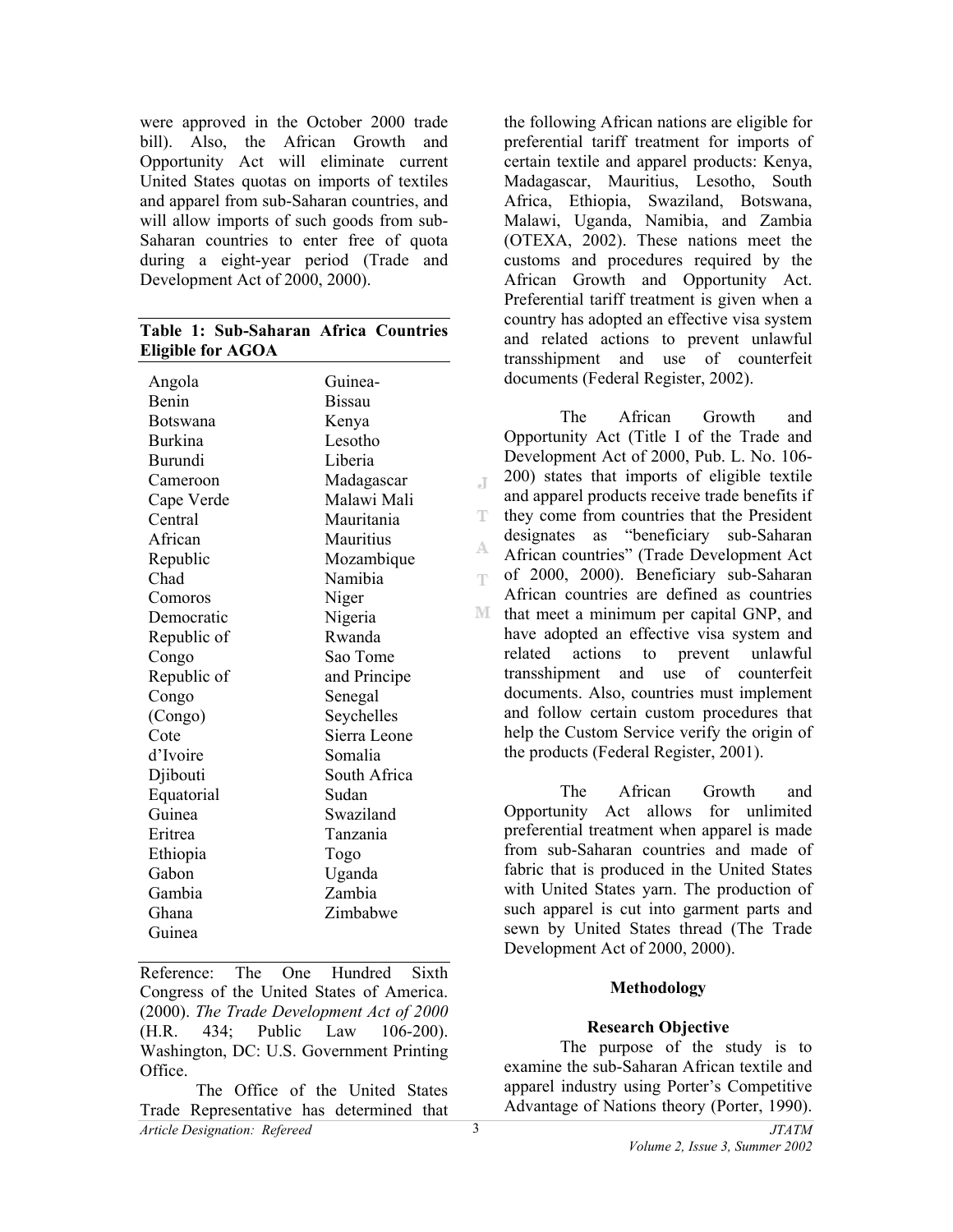This study will identify each factor for five countries within the Competitive Advantage of Nations theory: factor conditions; demand conditions; firm strategy, structure, and rivalry; related and supporting industries; and the role of government. (Note: chance was not analyzed). Analyzing sub-Saharan Africa's textile and apparel industries will examine the competitive nature of the region.

#### **Objectives**

The two research objectives are to determine:

1) The positive and negative conditions for each of Porter's determinants for sub-Saharan Africa particularly South Africa, Mauritius, Kenya, Lesotho, and Madagascar, and

2) How the governments within the sub-Saharan region affects the textile industry.

#### **Research Design**

The case study approach was used for this study because this approach provides the best strategy for the design, analysis, and reporting of the results. The case study approach allowed for an analysis of the data that has taken place over the past two years. This descriptive case study provided a strategy for interpreting the data collected and reporting the results (Yin, 1989).

### **Data Collection**

### **Stage I**

Data collection consisted of three stages. The first stage of the study was to create a spreadsheet of Porter's Competitive Advantage of Nation's determinants that listed each determinant (e.g. factor conditions, demand conditions). Under each determinant, all the positive and/or negative factors were listed that the sub-Saharan countries in the study possessed. This was done in order to observe the likelihood of the sub-Saharan countries garnering a competitive advantage.

#### **Stage II**

The second stage of the research was to gather data through documentation, archival records, trade and academic literature, government documents, websites (government and trade), and textile and apparel journals. Some examples of the resources used were OTEXA or the Office of Textiles and Apparel, the United States Department of Commerce and subsequent web sites STAT-USA and USAtrade, the Textiles Unlimited journal, and United States Embassies. These documents provide insight on international trade of textiles and apparel within sub-Saharan Africa. Many of the documents provide a macro-view on the international trade of these countries, along with information on current and potential global textile and apparel trade.

#### **Stage III**

 The final phase of gathering information was to interview a) two United States and North Carolina government trade specialists, b) three industry personnel, and  $\mathbb{M}$ c) three government personnel for their insight on the advantages or disadvantages of sub-Saharan Africa's potential in the global textile market. An interview questionnaire was developed by the researchers and consisted of 14 questions. Questions asked of each consisted of a) Sub-Saharan countries currently being explored for competitive production and market opportunities, b) Factor Conditions within the five countries (4 questions), c) Demand Conditions (3 questions), d) Firm Strategy, Structure, and Rivalry (3 questions), e) Related and Supporting Industries (2 questions), and f) considerations that the respective company or government were exploring in Sub-Saharan Africa. The information gathered from the interviews was incorporated into the spreadsheet to provide a comprehensive examination of each country's textile and apparel industry.

#### **Data Analysis**

In order to determine the positive and/or negative factors for each of Porter's (1990) determinants for sub-Saharan Africa

 $\mathbb T$ 

T

A egs.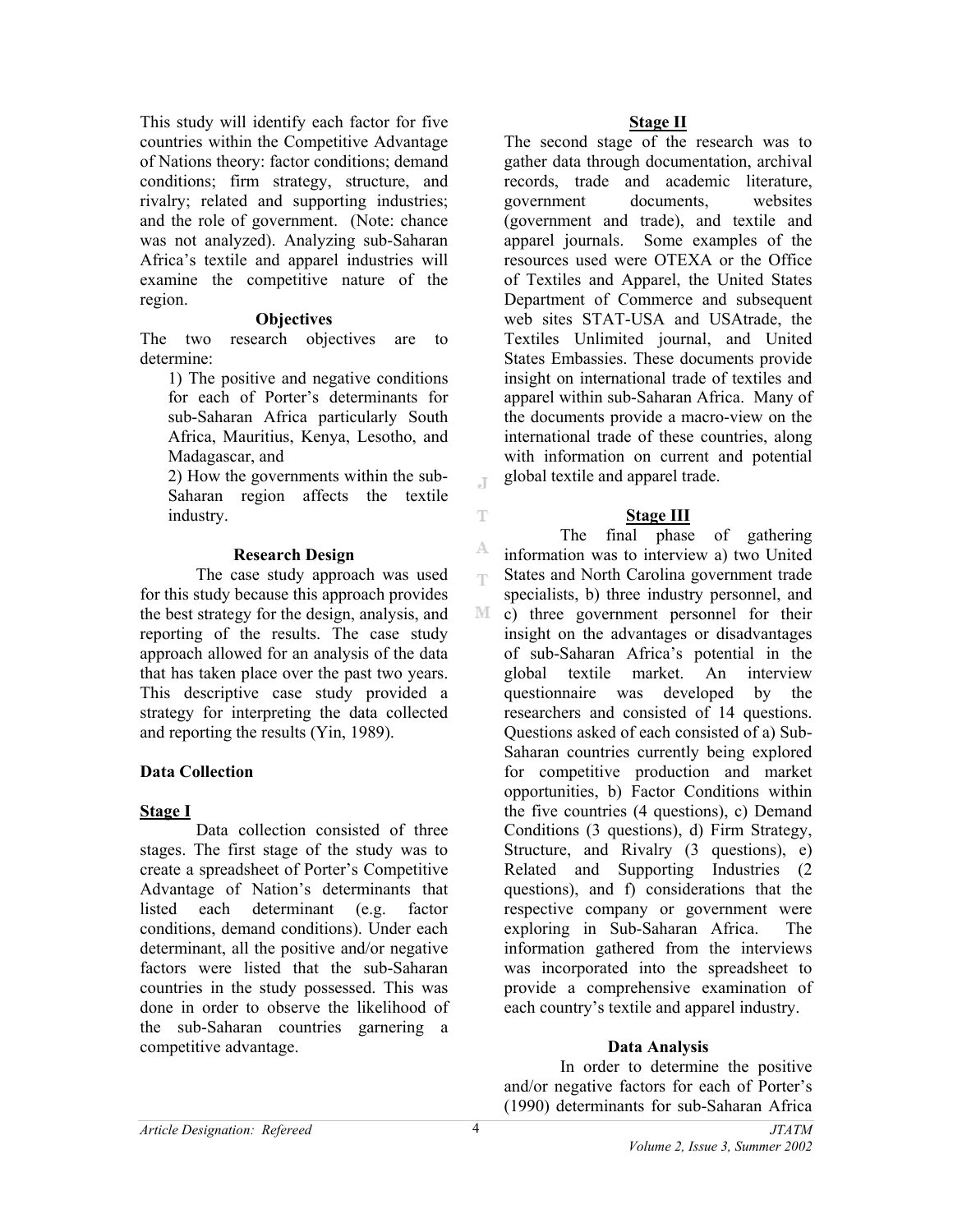countries, a spreadsheet was developed listing the positive or negative conditions within the region (research objective 1). Also, the analysis of data determined how the government affects the textile industry within the sub-Saharan region (research objective 2). Once the spreadsheet was created with the countries listed and Porter's four determinants and role of government listed, Stages I-III was applied to provide the information to determine whether the sub-Saharan region has enough favorable conditions to gain a competitive advantage.

### **Sample**

The sample consisted of five sub-Saharan countries that were chosen for examination: South Africa, Mauritius, Kenya, Lesotho, and Madagascar. These five were chosen based on a) eligibility under the African Growth and Opportunity Act, b) eligibility for apparel provision, c) their country's developing textile and apparel industries, d) considered beneficiary sub-Saharan African countries, and e) countries that have adopted an effective visa system and related actions to prevent unlawful transshipment and use of counterfeit documents. The selection of these five countries has been validated by industry personnel as priority countries. Also, these five countries must implement and follow certain custom procedures that help the Custom Service verify the origin of the products. Therefore, imports of eligible products from South Africa, Mauritius, Kenya, Lesotho, and Madagascar qualify for enhanced trade benefits (Federal Register, 2001).

# **Results South Africa Introduction**

South Africa has undergone many political and economic changes over the past few years (U.S. Department of Commerce, 2000). In 1994, South Africa gained independence from the apartheid government that resulted in a more stable country. Currently, the government's main goals are to increase living conditions, decrease unemployment, and promote

exports. The South African government has shown its commitment towards these goals through privatization, free trade, and promoting foreign investment (Mbendi, 2002).

 South Africa has in place a solid infrastructure to support their economy, which is based largely on mineral and energy resources (CIA World Factbook, 2000). Mining accounts for much of the manufacturing industry, and gold and diamonds dominate exports. South Africa has in place good transportation, water and electricity networks, and numerous dams for irrigations for industrial and domestic use. South Africa also has a well-suited professional services sector (Mbendi, 2002). Table 2 provides South Africa's determinants.

# **Comments**

т Factor conditions

 $\mathbb T$ 

A m

There is a skilled workforce in South Africa, but there is a strong need for highly skilled workers that work with specialized machinery and sophisticated M management systems (Salinger, 2001). South Africa has most of the physical resources located around five of the most urban cities (OTEXA, 2001). Outside the urban areas resources are difficult to obtain. In South Africa there are resources (e.g. trade associations) available in helping the textile and apparel industry. The CSIR Textile Technology and the CSIR Manufacturing and Material Technology assist businesses with the challenges of the textile industry (Stephenson, 2000). South Africa has an excellent infrastructure conducive for the textile and apparel industry, and has an excellent infrastructure for industries such as manufacturing, telecommunications, and transport (Salinger, 2001). Also, South Africa's financial institutions and capital markets are well developed for business (United States Department of Commerce, 2000).

# Demand Conditions

South Africans are astute buyers who are generally brand conscious and price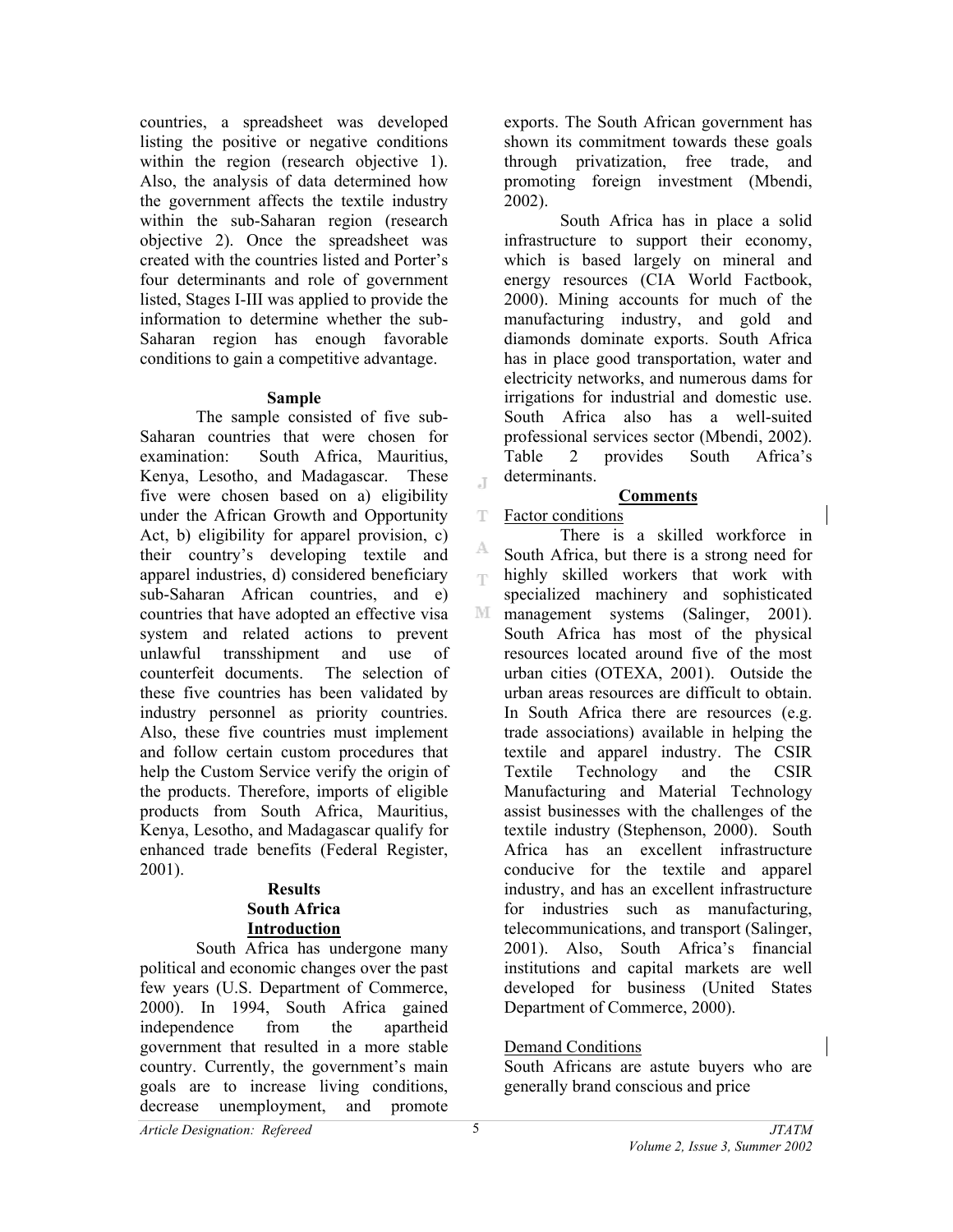| <b>South Africa</b>                   | <b>Results</b>                                                                                                                                                                                                     |
|---------------------------------------|--------------------------------------------------------------------------------------------------------------------------------------------------------------------------------------------------------------------|
| <b>Factor Conditions</b>              | Human resources- Need for higher skilled<br>workforce. (a)                                                                                                                                                         |
|                                       | Physical resources The physical resources<br>available are only found around urban areas.<br>(d)                                                                                                                   |
|                                       | Knowledge resources- Have trade<br>associations in textiles and apparel. (b)                                                                                                                                       |
|                                       | Capital resources- Well developed financial<br>Institutions and capital markets. (c)                                                                                                                               |
|                                       | Infrastructure-Excellent infrastructure for<br>manufacturing. (a)                                                                                                                                                  |
| <b>Demand Conditions</b>              | Some degree of sophistication in buyers.<br>Buyers are segmented. South Africans spend<br>$-7\%$ of their annual income on clothing. (d)                                                                           |
|                                       | Conservative, not susceptible to Western fads.<br>(d)                                                                                                                                                              |
| Related and Supporting Industries     | Must import most of the textile and apparel<br>$\mu$ inputs for production.                                                                                                                                        |
|                                       | South Africa is one of the largest wool<br>producers. $(d)$                                                                                                                                                        |
| Firm Strategy, Structure, and Rivalry | Nature of the Textile and Apparel Industry is<br>a few vertically integrated firms who<br>concentrate on the domestic market. Twenty<br>percent $(20\%)$ of the total textile output is<br>from "garage shops" (d) |

# **Table 2: South Africa Determinants**

# Reference:

Porter, Michael E. (1990). *Competitive Advantage of Nations.* New York, NY. The Free Press.

a) Salinger, Lynn. (2001). Can African Clothing Companies Learn to Compete? Textiles Unlimited, Vol. 2, No. 1. p. 4-7.

b) Stephenson, Peter. (2000). A Brand New Sourcing Hub for Southern Africa. Textiles Unlimited. Vol 1, No. 2., p 9-16.

c) United States Department of Commerce. (1999). *Investment Climate Statement South Africa.* Retrieved July 18, 2001, from: (STAT-USA) http://www.stat-

usa.gov/mrd.nsf/vwIMI\_Da...942D?OpenDocument&sessID=6076075718219.html

d) Office of Textiles and Apparel. (2001). *South Africa-Local Industry and Market (Textiles and Apparel).* Retrieved January 20, 2002, from:

http://web.ita.doc.gov/tacgi/overseas.nsf/09bd36aaf447589885256a290068248d/9ceac774ccabe8 7e8525693d006f358b!OpenDocument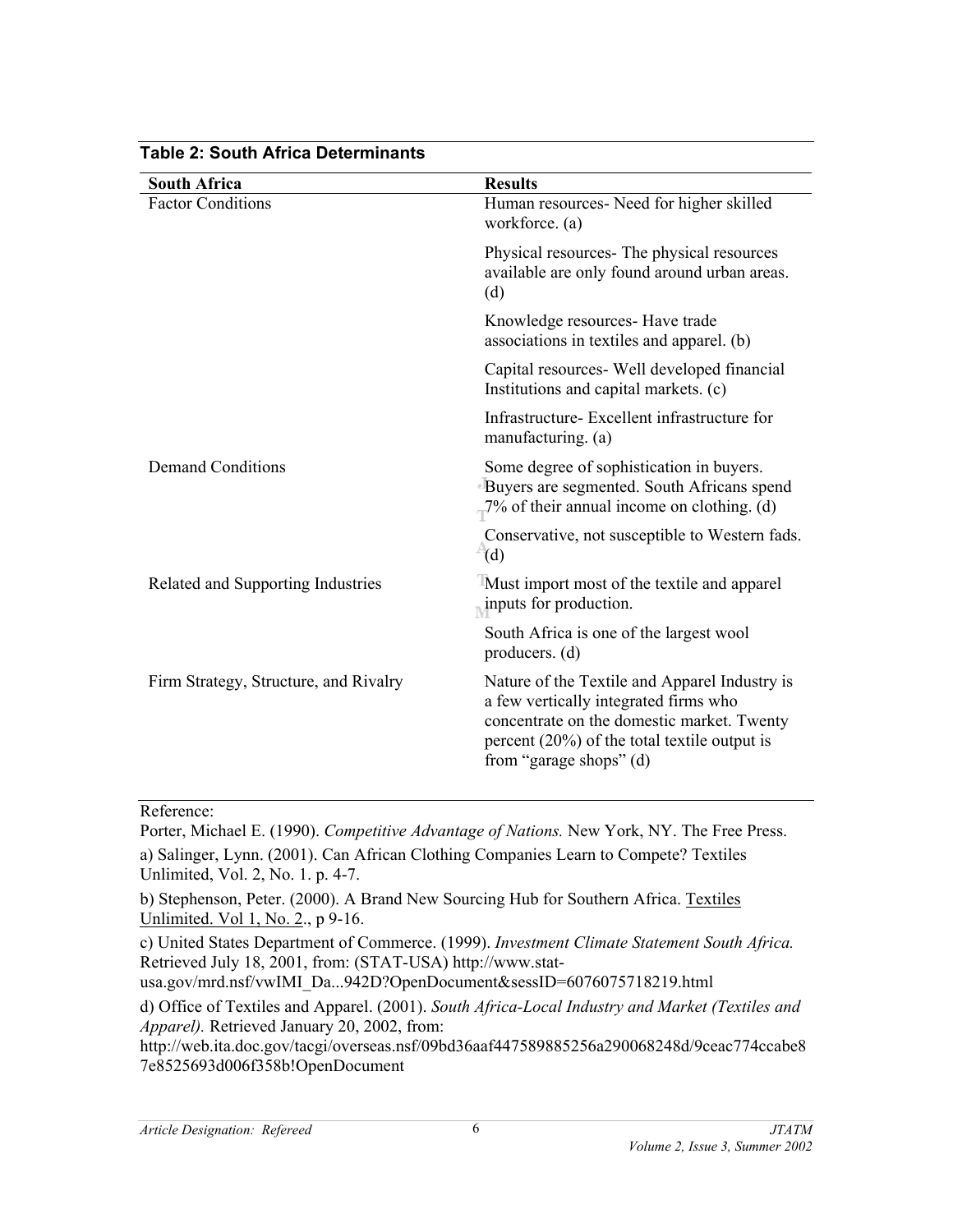conscious and demand certain goods and products when available. This level of sophistication in buyers could help businesses to become competitive by supplying the needs of consumers (OTEXA, 2002).

South Africans are generally not susceptible to Western fads and because of this textile and apparel companies may tend to look inward. Concentrating on the home market may satisfy local demand, but does not increase the level of competitiveness at an international level (OTEXA, 2002).

# **Related and Supporting Industries**

South Africa must import most of its inputs for textile and apparel production. Cotton must be imported due to the poor cotton crops throughout South Africa; cotton is usually imported from neighboring countries (OTEXA, 2002).

### **Firm, Strategy, Structure, and Rivalry**

The textile and apparel industry within South Africa is made up of a handful of vertically integrated firms who are focused on the domestic market. (Note: Historically, the industry developed to serve the internal needs). This focus on the domestic market may harm the competitiveness of South African textiles and apparel industry internationally. Other than the firms mentioned, twenty percent of total textile output is from "garage shops" (OTEXA, 2002).

### **Government Assistance Towards the Textile and Apparel Industry**

The South African Government has taken steps to attract foreign investment by implementing a series of Industrial Development Zones (United States Department of Commerce, 1999). These zones provide ideal environments for export-oriented production facilities for foreign and local investors. The zones have excellent infrastructure, access to skilled labor, expedited custom procedures, and are generally located near ports and airports

(United States Department of Commerce, 1999).

The implementation of the Industrial Development Zones is the extent to which the government goes to help the textile and apparel industry. The South African Government does not provide any financial assistance for export-oriented products (Cotton, Inc., 2001). The South African Government is reluctant to provide financial assistance to help exporters in South Africa compete with foreign competitors because members of GATT have deemed many of the programs in the past as anti-competitive (Cotton, Inc., 2001).

### **Mauritius Introduction**

Mauritius has a democratic government along with a free market T economy. Mauritius has had positive A. economic growth due to sound economic policies. The strongest sectors include egn. manufacturing, tourism, textiles, and sugar M cane processing (CIA World Factbook, 2000). Oil is a key element of the Mauritius economy along with the agricultural and textile industries. Tourism and the agricultural and textile industries bring in the majority of Mauritius' income (Mbendi, 2002). Table 3 provides Mauritius' determinants.

# **Comments**

# **Factor Conditions**

Mauritius has a labor force that has secondary education and some type of technical training, but there is a need for high skilled workers. The Mauritian labor force is in need of high skilled employees in areas of management, human resources, and quality control (United States Department of Commerce, 1999).

Mauritius has set-up Free Trade Zones that have attracted foreign investment. In addition, Mauritius is in a location that bridges both Africa and Asia (United States Embassy Mauritius, 2002).

J.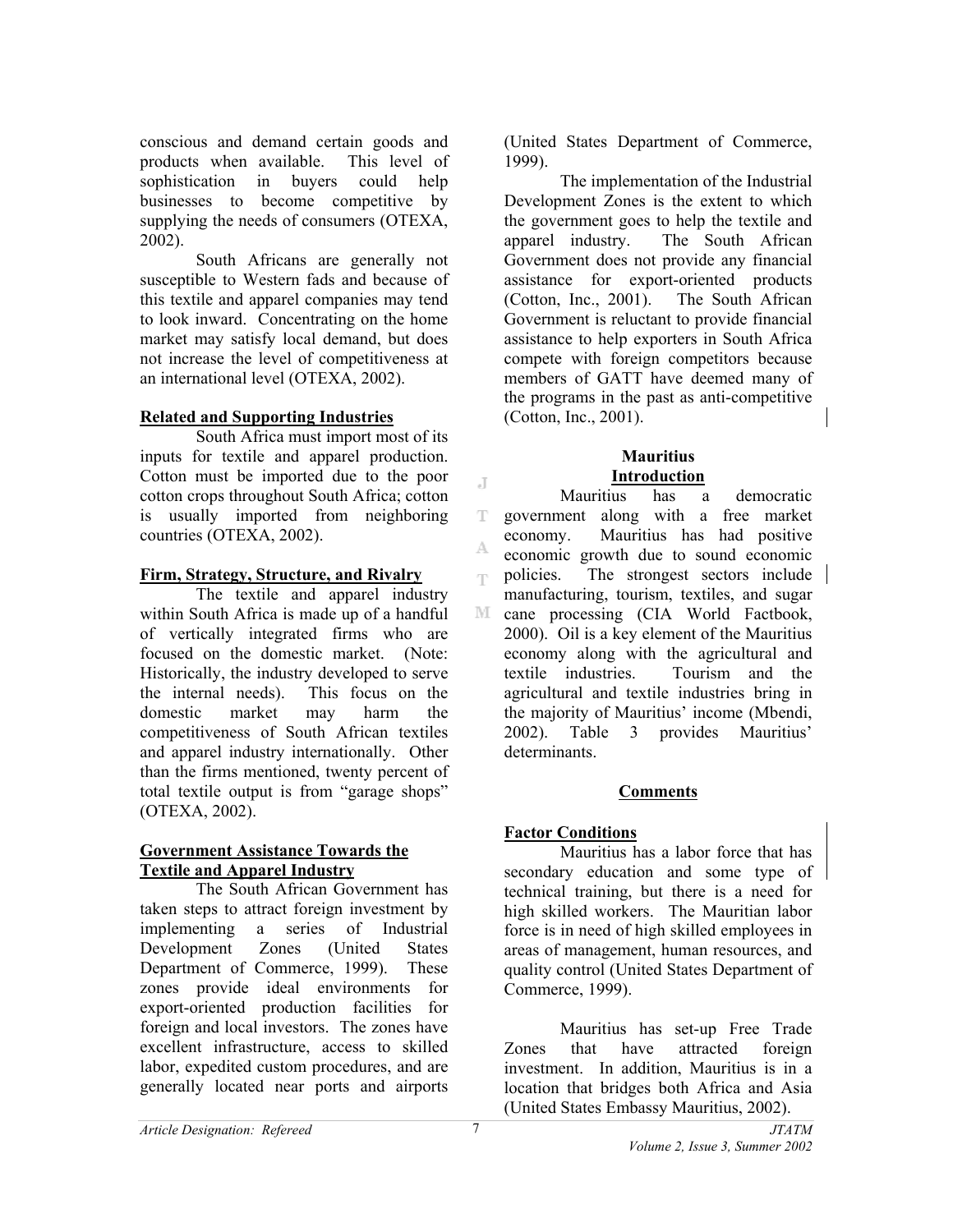| <b>Table 3: Mauritius Determinants</b>            |                                                                                                                                                                                                                                                                                                                                  |
|---------------------------------------------------|----------------------------------------------------------------------------------------------------------------------------------------------------------------------------------------------------------------------------------------------------------------------------------------------------------------------------------|
| <b>Mauritius</b>                                  | <b>Results</b>                                                                                                                                                                                                                                                                                                                   |
| <b>Factor Conditions</b>                          | Human resources- Many workers have basic secondary<br>education and technical training. There is a need for<br>highly skilled workers, especially in management, human<br>resources, and quality control. (a)                                                                                                                    |
|                                                   | Physical resources Mauritius has set-up several Export<br>Processing Zone (Freeports) that<br>foreign<br>attract<br>investment looking to enter the African<br>market.<br>Commercial bridge between Asia and Africa. (b)                                                                                                         |
|                                                   | Knowledge resources- The education system failing to<br>produce the level of education needed for the current labor<br>market. $(b)$                                                                                                                                                                                             |
|                                                   | Capital resources-The financial and capital market of<br>Mauritius is one of the best in the African region. (b)                                                                                                                                                                                                                 |
|                                                   | Infrastructure Mauritius has excellent infrastructure (b)                                                                                                                                                                                                                                                                        |
| <b>Demand Conditions</b>                          | The Mauritian textile industry may need<br>more<br>sophisticated textile machinery due to the African Growth<br>and Opportunity Act or use U.S. fabric. Specifically there<br>will be a need for cotton yarn spinning facilities. (b)                                                                                            |
| Related and Supporting Industries                 | Mauritius has strong suppliers for the textile and apparel<br>industry, they are located overseas. (b)                                                                                                                                                                                                                           |
| Structure,<br>Firm<br>Strategy,<br>and<br>Rivalry | The overall business climate in Mauritius is very<br>competitive. The textile and apparel industry is made-up<br>of textile and apparel manufacturers that are located<br>primarily in Export Processing Zones.<br>The current<br>strategy of textile and apparel firms is to produce high-<br>value, high quality products. (b) |

Reference: Porter, Michael E. (1990). *Competitive Advantage of Nations.* New York, NY. The Free Press.

a) United States Department of Commerce. (1999). *Investment Climate Statement Mauritius.* Retrieved July 18, 2001, from (STAT-USA) http://www.statusa.gov/mrd/nsf/vwIMI\_Da...9565?OpenDocument&sessID\_6025075D18A12.html

b) United States Embassy in Mauritius. (2002). *Country Commercial Guide Mauritius*. Retrieved August 14, 2001, from: http://usembassymauritius.mu/Econ\_Comm/Commercial\_guide.html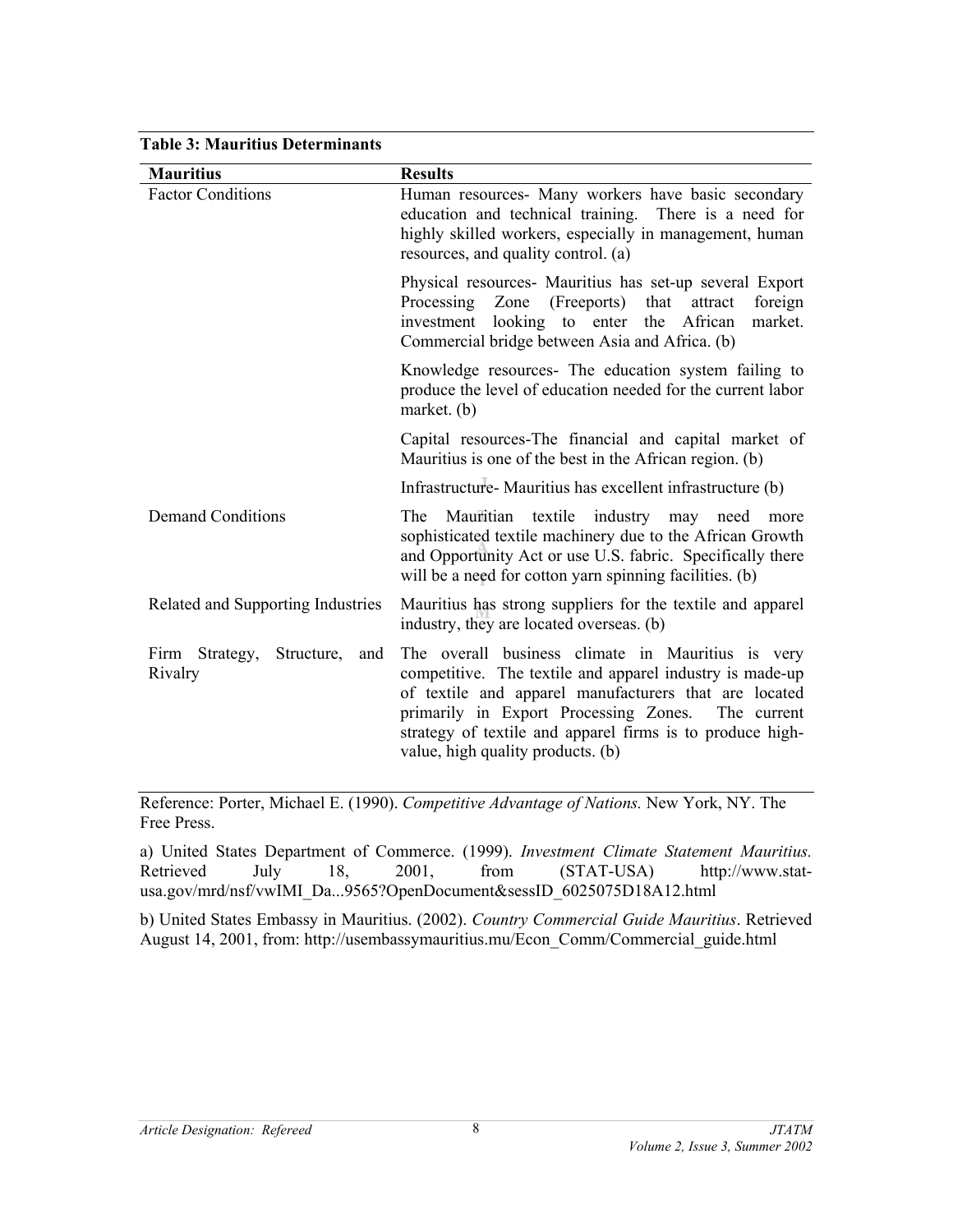The financial and business services sector of Mauritius is relatively strong. Mauritius has enjoyed annual growth in banking, insurance, capital market, and other financial intermediaries (United States Embassy Mauritius, 2002).

The infrastructure of Mauritius is excellent for the conduct of business. Mauritius has good transportation, communications, and special facilities that would be conducive for textile and apparel manufacturing (United States Embassy Mauritius, 2002).

### **Demand Conditions**

There is a demand for sophisticated textile machinery, which will have to be imported from other countries. Also, the African Growth and Opportunity Act is creating a demand for cotton yarn spinning factories. Presently there is a shortage of cotton yarn spinning factories in Mauritius to meet the demands that are forecast from the implementation of the African Growth and Opportunity Act (United States Embassy Mauritius, 2002).

### **Related and Supporting Industries**

Currently there are no domestic suppliers for the textile and apparel industry, only overseas suppliers who are supporting the textile and apparel industry's needs. Textile machinery is imported from countries such as Germany, Japan, and Italy. Raw materials are imported from countries such China, France, and Italy. Since the majority of suppliers to the textile and apparel industry are not located in Mauritius, the textile and apparel firms may subject to time constraints, communication problems, and transportation costs (United States Embassy Mauritius, 2002).

# **Firm Strategy, Structure, and Rivalry**

The business climate is welcoming but highly competitive. The general make up of the textile and apparel industry within Mauritius is that there are two hundred textile and apparel manufacturers that are located predominantly in Export Processing

Zones. The textile and apparel industry is moving towards high quality and value added products (United States Embassy Mauritius, 2002).

Mr. Nash, of Milliken & Company, has stated that Mauritius' textile and apparel firms are generally foreign firms who bring their own workers, managers, equipment, business culture, and business practices into the country for production (J. Nash, personal communication, March 5, 2002). These are the general characteristics that make up the firm strategy, structure, and rivalry for Mauritius, but there is limited information regarding this determinant.

# **Government Assistance Towards the Textile and Apparel Industry**

 The Government of Mauritius has implemented programs that are designed to T. attract foreign investment particularly in export-oriented industries (United States Department of Commerce, 1999). One egs. program that the Mauritian Government  $\mathbb{M}$ implemented is the Export Processing Zone, which caters export-oriented manufacturing. The next program is the Freeport Zone, which provides warehousing, packaging, assembly, and logistic facilities. These areas receive exemptions from corporate taxes, relief from customs duty, and relief from valued added tax on raw materials and machinery (United States Department of Commerce, 1999).

#### **Kenya Introduction**

 Kenya is mostly dependent on the agricultural and service industries and its export of tea (CIA World Factbook, 2000). The industrial sector is small with modest growth in industries such as tourism and horticultural. Oil has become a key element in Kenya's economy since the deregulation in 1994, and the chemical industry has grown to be one of the larger markets in the East African region (Mbendi, 2002).

 $\mathbb{T}$ 

A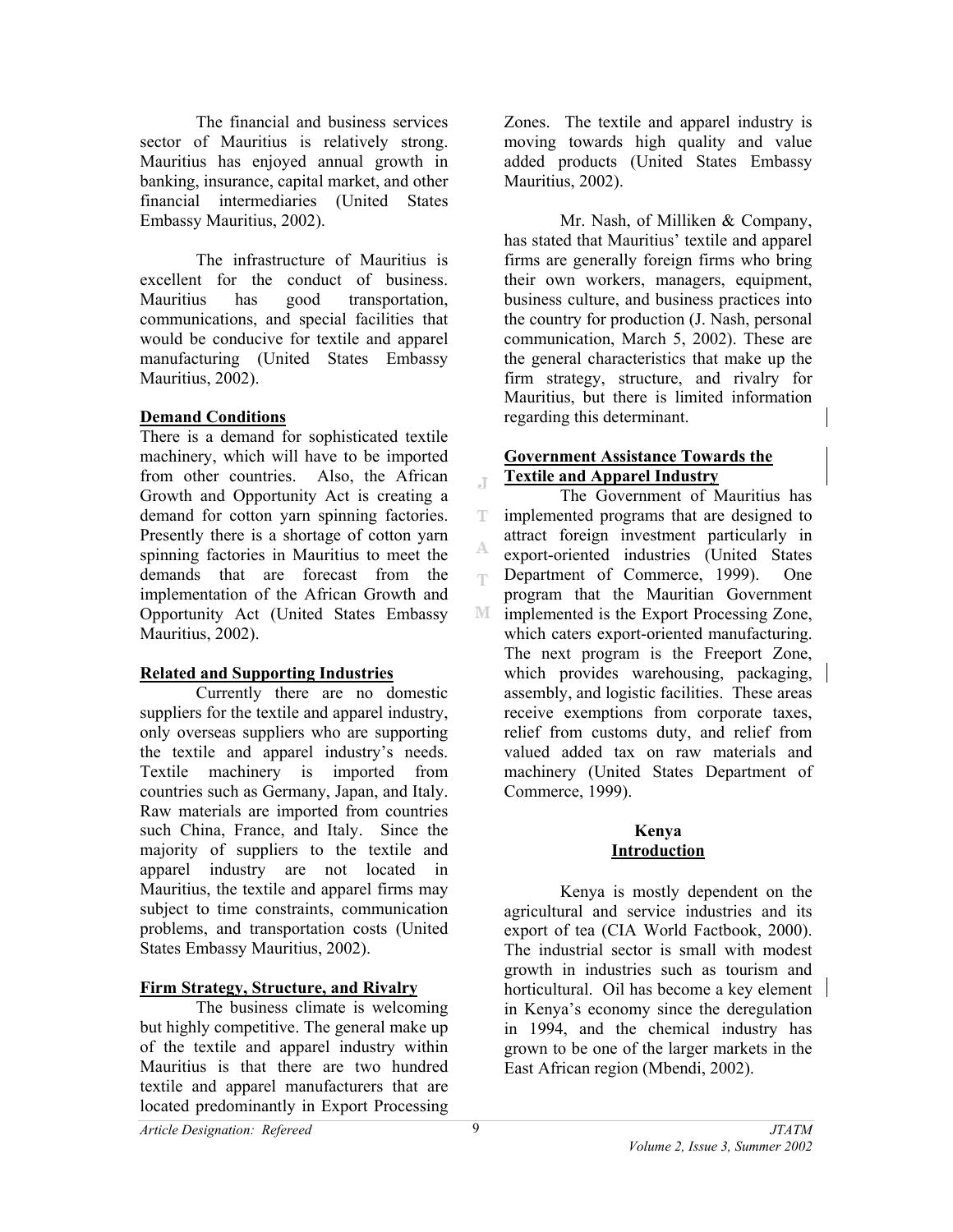Despite Kenya's economic progress, Kenya still has serious economic and political troubles. Kenya has political violence, government inefficiency, and corruption, which have led to economic declines. Kenya's government has almost no revenue due to enormous foreign debt. The IMF and the World Bank have supported Kenya, which lead to some economic growth, but the rise in corruption and political violence has negated any economic growth (Mbendi, 2002). Table 4 provides Kenya's determinants.

### **Comments**

### **Factor conditions**

In Kenya there is an abundance of skilled laborers within Kenya. However, most of the labor is relatively young and found in agriculture. Also there is real impact from mortality rates within the population due to the HIV/AIDS pandemic. It has been estimated that 500 Kenyans die daily due to the virus (United States Department of Commerce, 2000).

There is a need for knowledge resources due to the lack of highly skilled or professional individuals (U. S. Department of Commerce, 2002).

There is a certain level of corruption found within the financial institutions. Many of the positions found in the financial institutions have been politically motivated appointments. These appointments are inserting political influences on the business climate (United States Department of Commerce, 2002).

# **Demand Conditions**

The demand conditions are difficult to assess because nearly half of Kenya's population is under fifteen and also below the poverty line. With these conditions it is difficult to assess the demands that the domestic population would have regarding textiles and apparel (CIA World Factbook, 2000).

### **Related and Supporting Industries**

There is a small industry sector and the industry sector must depend on imports to supply the industry sector (CIA World Factbook, 2000).

### **Firm Strategy, Structure, and Rivalry**

The firm strategy, structure, and rivalry condition was difficult to assess because there is high unemployment throughout Kenya, and Kenya is mostly an agriculturally based economy (CIA World Factbook, 2000).

### **Government Assistance Towards the Textile and Apparel Industry**

 In general, the political climate of Kenya has a negative influence on business. Political appointments to financial institutions, particularly banks, have made these institutions less effective (United States Department of Commerce, 2002).

M

J.

T A

Ŧ

### **Lesotho Introduction**

Lesotho is a landlocked country surrounded by South Africa. The majority of the Lesotho people either work in subsistence agriculture or work in the mining industry (CIA World Factbook, 2000). Lesotho has very few natural resources, but does have an abundance of water. There has been a low level of growth in the manufacturing sector and oil industry. (Mbendi, 2002). Table 5 provides Lesotho's determinants.

### **Comments**

 The Kingdom of Lesotho has a small-scale textile and apparel industry. Currently Lesotho is trying to encourage foreign investors with the financial, managerial, and technical skills to expand industry, textiles and apparel included (Lesotho Government, 2002). Lesotho has had success in exporting wool and mohair, and hand-woven tapestries. Most of the textile and apparel related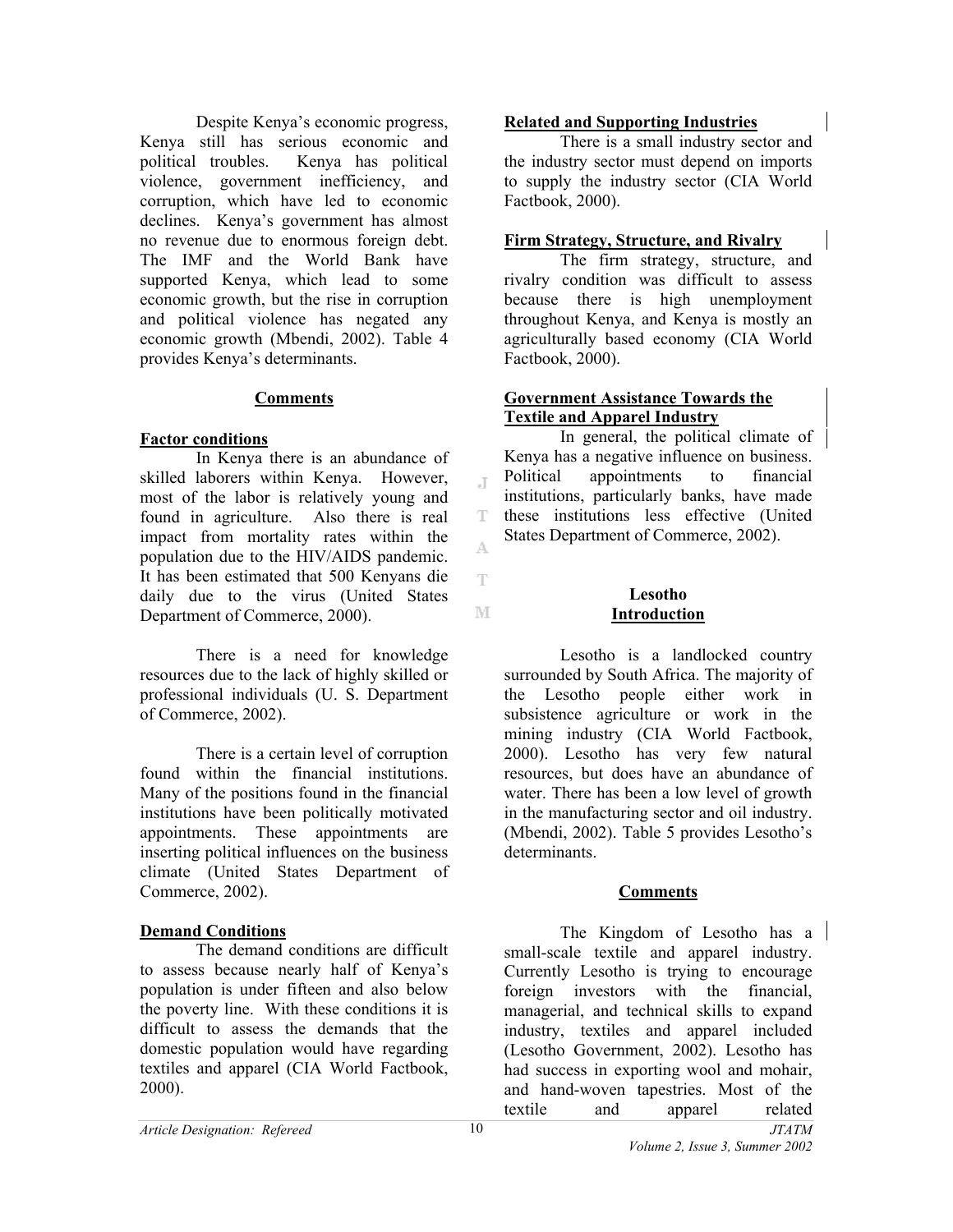### **Table 4: Kenya's Determinants**

| Kenya                                       | Results                                                                                                                                                                                                                                                                                                                                                                                                                                                                                                                                                                                                                                                                                                                                                                          |
|---------------------------------------------|----------------------------------------------------------------------------------------------------------------------------------------------------------------------------------------------------------------------------------------------------------------------------------------------------------------------------------------------------------------------------------------------------------------------------------------------------------------------------------------------------------------------------------------------------------------------------------------------------------------------------------------------------------------------------------------------------------------------------------------------------------------------------------|
| <b>Factor Conditions</b>                    | Human resources- Kenya has a substantial labor force that is<br>relatively skilled. Currently there are limited employment<br>opportunities for Kenyans. HIV/AIDS is a real issue in Kenya<br>because 70% of infections are found in the economically active<br>Kenyans (15 to 39). (a) Almost half of Kenya's population is<br>under fifteen. (b) 70-80% of Kenya's labor force works in<br>agriculture. (c)<br>Physical resources- The Kenyan highland's is one of the most<br>successful agricultural regions in Africa. (c)<br>Knowledge resources- The population of Kenya is relatively<br>educated. (b)<br>Capital resources- The resources available for capital is flawed<br>due to a high-level of corruption. Corruption is present in<br>financial institutions. (b) |
| <b>Demand Conditions</b>                    | Infrastructure- The overall condition of the infrastructure of<br>Kenya has deteriorated over the past 30 years due to the<br>government's lack of maintenance and repair. (b)<br>The Demand conditions are difficult to assess because of several<br>factors. 42% of Kenya's population is below the poverty line,<br>and half of Kenya's population is under fifteen. Also the<br>unemployment rate for Kenya is around 50% (c) With these<br>conditions, it would be difficult for Kenya to have a demanding<br>population that demand a thriving textile and apparel industry.                                                                                                                                                                                               |
| Related<br>Supporting<br>and<br>Industries  | The entire industry sector only makes up 18%. Most of the<br>industry sector produces small-scale consumer goods such as<br>furniture, textiles, and plastic. Kenya is dependent on imports ofr<br>items such as machinery and transportation equipment. (c)                                                                                                                                                                                                                                                                                                                                                                                                                                                                                                                     |
| Firm Strategy,<br>Structure,<br>and Rivalry | The firm strategy, structure, and rivalry are difficult to assess due<br>to high unemployment and the large concentration of agriculture<br>within Kenya. (c)                                                                                                                                                                                                                                                                                                                                                                                                                                                                                                                                                                                                                    |

Reference: Porter, Michael E. (1990). *Competitive Advantage of Nations.* New York, NY. The Free Press.

 $\mathcal{L}_\mathcal{L} = \{ \mathcal{L}_\mathcal{L} = \{ \mathcal{L}_\mathcal{L} = \{ \mathcal{L}_\mathcal{L} = \{ \mathcal{L}_\mathcal{L} = \{ \mathcal{L}_\mathcal{L} = \{ \mathcal{L}_\mathcal{L} = \{ \mathcal{L}_\mathcal{L} = \{ \mathcal{L}_\mathcal{L} = \{ \mathcal{L}_\mathcal{L} = \{ \mathcal{L}_\mathcal{L} = \{ \mathcal{L}_\mathcal{L} = \{ \mathcal{L}_\mathcal{L} = \{ \mathcal{L}_\mathcal{L} = \{ \mathcal{L}_\mathcal{$ 

a) United States Department of Commerce. (2000). *Investment Climate Statement Kenya.* Retrieved July 18, 2001, from (STAT-USA) http://www.statusa.gov/mrd/nsf/vwIMI\_Da...FADE?OpenDocument&sessID=702507A11801A.html

b) United States Department of Commerce. (2002). *Kenya Country Commercial Guide for year 2002. (Chapter 5)*. Retrieved January 20, 2002, from: http://www.usatrade.gov/Website/CCG.nsf/CCGurl/CCG-KENYA2002-CH-5:-004CCF9A

c) Central Intelligence Agency. (2000). *The World Factbook 2000: Kenya.* Retrieved August 14, 2001, from: http://www.cia.gov/cia/publication/factbook/geos/ke.htm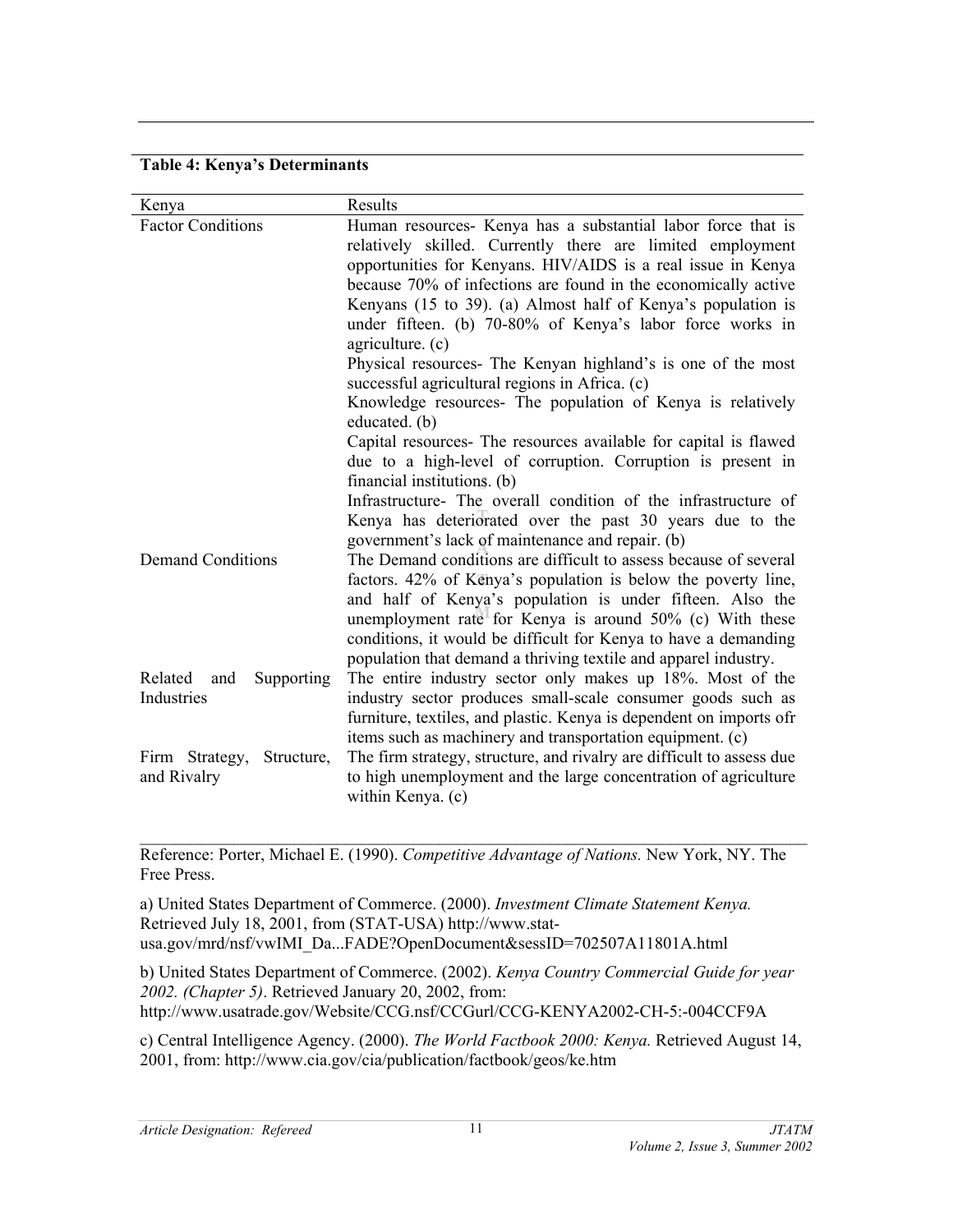products are produced by hand. To boost the textile and apparel industry Lesotho will try to attract foreign partners to set-up export orientated manufacturing facilities (Lesotho Government, 2002). Lesotho's lack of an established textile and apparel industry makes it difficult to assess the level of competitiveness.

### **Madagascar Introduction**

Madagascar has seen little growth economically in the past due to the inconsistency of the government's commitment to economic reforms. Currently, with the help of the World Bank, Madagascar is making economic reforms to promote economic growth. Bank restructuring and privatization have led to some economic growth, but meeting Madagascar's growth potential will depend on foreign investment and foreign aid (Mbendi, 2002). Table 6 provides Madagascar's determinants.

# **Comments**

Madagascar is a poor nation with high unemployment. One of the only resources available is an abundance of labor. Madagascar has a very small industry sector and must rely on imports to sustain what little industry they have. The textile and apparel industry within Madagascar is located in Export Processing Zones, which primarily focus on apparel production (United States Embassy in Madagascar, 2001).

# **Conclusions**

There are four conclusions drawn from the results:

*1).* Porter's (1990) model was provided a research framework to formulate an opinion on the competitiveness of the five countries from sub-Saharan Africa. Porter's model

provided a macro view of how nations can gain a competitive advantage by having the four key determinants (e.g. factor conditions, demand conditions), and government support.

- 2). From Porter's Competitive Advantage of Nations theory (1990), two countries, Mauritius and South Africa, possess some level of competitiveness. Both Mauritius and South Africa have enough conditions to make up the "cluster" or "diamond," whereas Lesotho, Kenya, and Madagascar are lacking in one or more of the necessary components of the diamond. Therefore, Mauritius and South Africa are more likely to be the most competitive countries within sub-Saharan Africa region with their textile and apparel industries in the international market.
- 3). The Factor Conditions determinant was found to be the strongest determinant throughout the five countries studied with human resources being the most abundant resource available. Only Mauritius and South Africa had a strong presence for physical resources, knowledge resources, capital resources, and infrastructure. These countries have the skilled labor that would be suitable for textile manufacturing and apparel production; however these countries lack the other resources (e.g. Infrastructure, capital resource) necessary to be competitive.
- 4). The governments within the sub-Saharan region are in the process of establishing an effect on the textile and apparel industry by economic reforms, investment in infrastructure, and attracting foreign investment.

 $\mathbb{R}$ 

T

A.

T.

M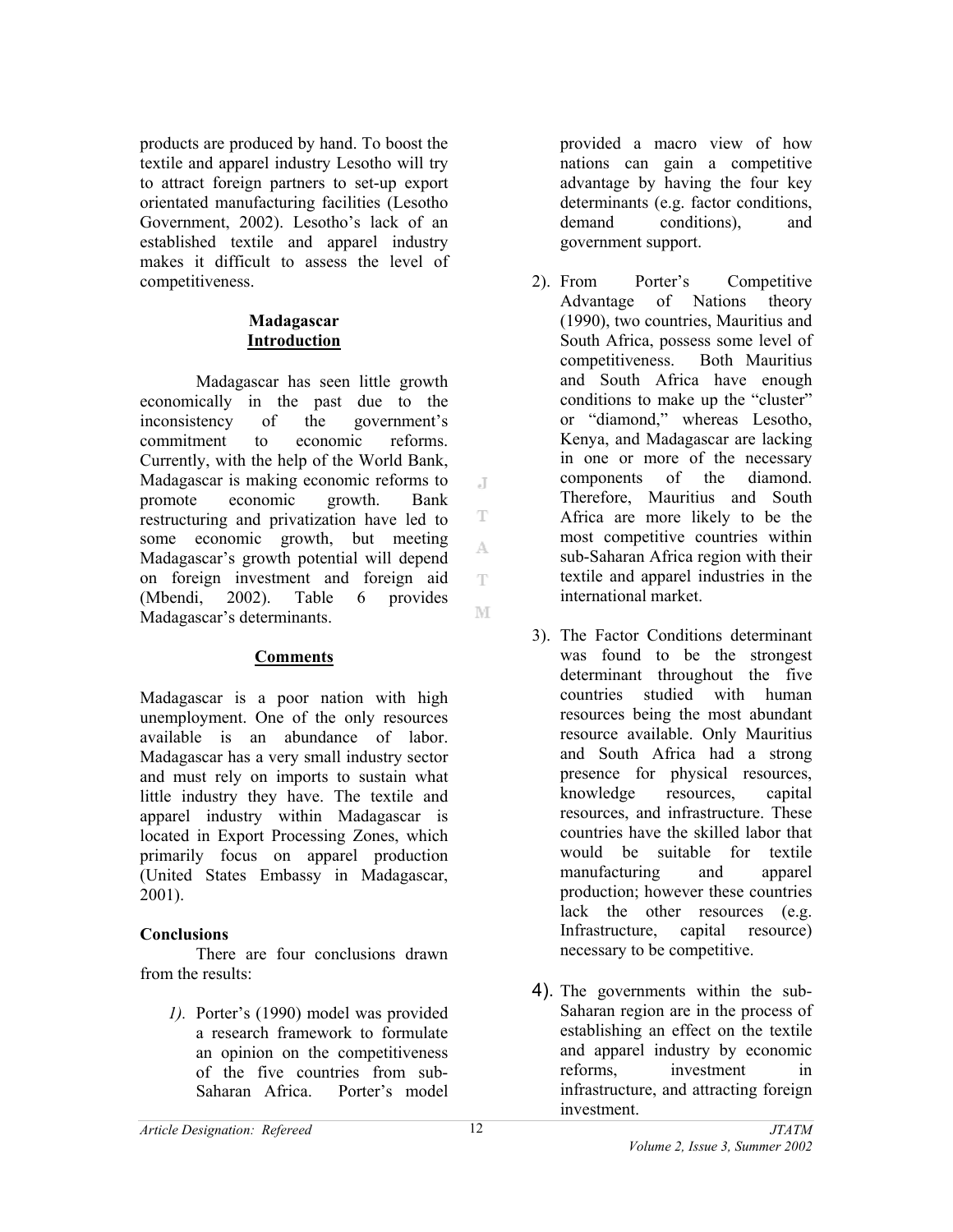### **Table 5: Lesotho's Determinants**

| Lesotho                                                                          | Results                                                                                                                                                  |
|----------------------------------------------------------------------------------|----------------------------------------------------------------------------------------------------------------------------------------------------------|
| <b>Factor Conditions</b>                                                         | Human resources- The labor force of Lesotho is based in<br>some form of agriculture. 86% of the population in<br>engaged in subsistence agriculture. (a) |
|                                                                                  | Physical resources- The only resource that is abundant<br>in Lesotho is water. (a)                                                                       |
|                                                                                  | Capital resources- The banking industry is run almost<br>exclusively by South African banks. (c)                                                         |
|                                                                                  | Infrastructure The overall transportation conditions are<br>poor. $(b)$                                                                                  |
| Demand Conditions                                                                | Insufficient data available for Demand Conditions.                                                                                                       |
| Related and Supporting Industries                                                | Insufficient data available for Related and Supporting<br>Industries                                                                                     |
| Firm<br>Structure,<br>Strategy,<br>and<br>Rivalry                                | Most of the garment facilities are owned and operated<br>by Hong Kong and Taiwan firms. (c)                                                              |
| $\mathbf{r}$ and $\mathbf{r}$ and $\mathbf{r}$ and $\mathbf{r}$ and $\mathbf{r}$ | <b>TY 1 STEP AND</b><br>2.77<br>$\mathbf{v}$                                                                                                             |

Reference: Porter, Michael E. (1990). *Competitive Advantage of Nations.* New York, NY. The Free Press

a) Central Intelligence Agency. (2000). *The World Factbook 2000: Lesotho.* Retrieved August 14, 2001, from: http://www.cia.gov/cia/publication/factbook/geos/It.htm

b) United States Department of State. (2002). *Consular Information Sheet*. Retrieved February 20, 2002, from: http://travel.state.gov/lesotho.html

c) Cotton, Inc. (2001). Lesotho Overview. Retrieved: March 5, 2002, from: http://www.cottoninc.com/CottonImporter/homepage.cfm?PAGE=2798#lesothooverview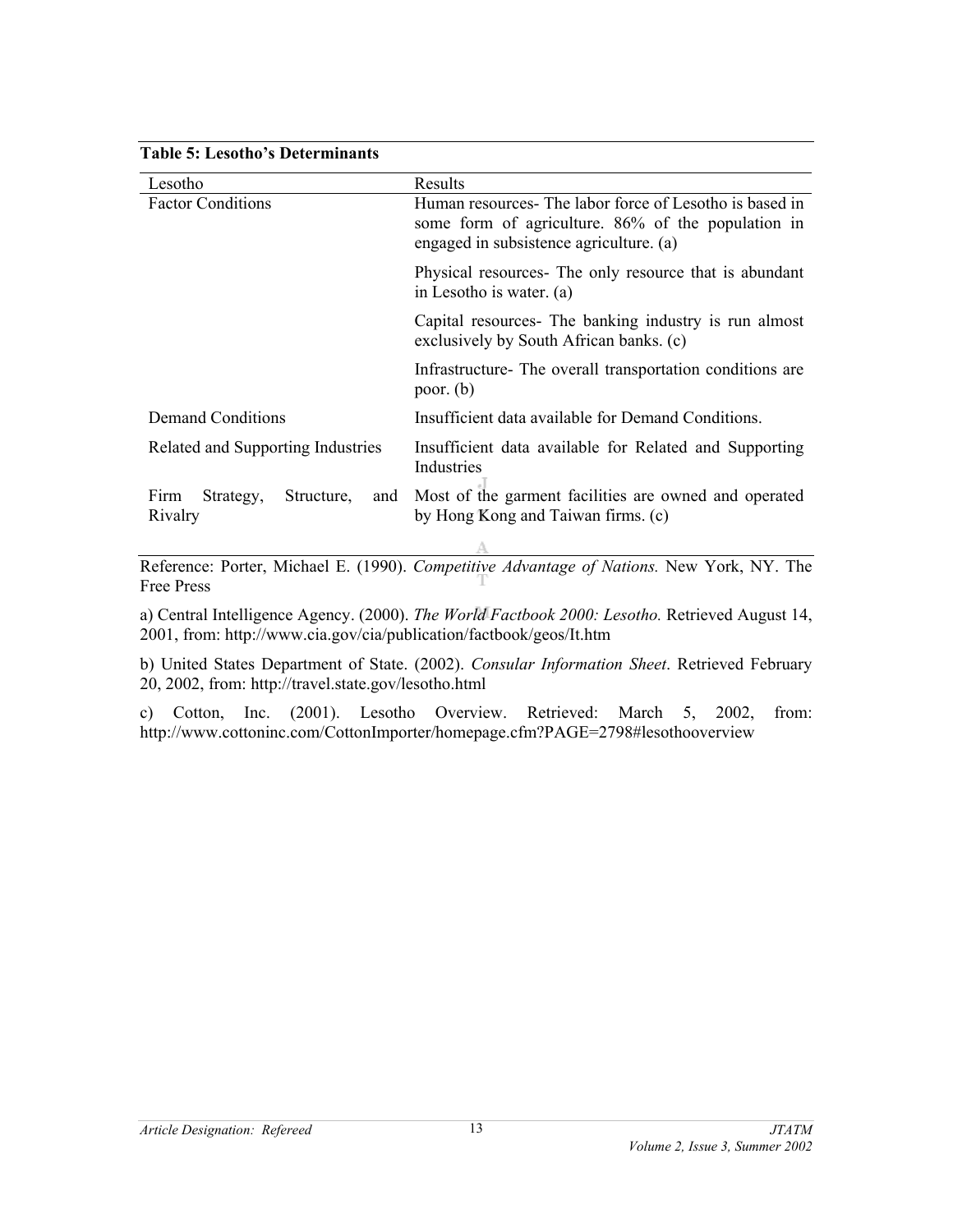| Madagascar                            | <b>Results</b>                                                                                                                                                                                                                                   |
|---------------------------------------|--------------------------------------------------------------------------------------------------------------------------------------------------------------------------------------------------------------------------------------------------|
| <b>Factor Conditions</b>              | Human<br>Madagascar<br>resources-<br>has<br>a<br>competitive labor force due to low wages. (a)                                                                                                                                                   |
|                                       | Physical resources- Madagascar is located<br>between Asia and Africa, which could be<br>beneficial<br>for<br>trade<br>between<br>the<br>two<br>continents. (a)                                                                                   |
|                                       | Knowledge resources- There are very few<br>highly skilled individuals. (a)                                                                                                                                                                       |
|                                       | Capital resources- There is six major<br>that<br>commercial<br>banks<br>primarily<br>are<br>controlled by the French banking industry. (b)                                                                                                       |
|                                       | The<br>infrastructure<br>Infrastructure-<br>of<br>relatively poor.<br>The<br>Madagascar<br>is<br>around industrial<br>infrastructure<br>is<br>areas<br>adequate, but outside those areas there are<br>poor transportation and communication. (a) |
| <b>Demand Conditions</b>              | The Demand conditions are difficult to assess<br>due to the fact that Madagascar is one of the<br>poorest countries in the world. 70% percent of<br>the population is below poverty level. (a)                                                   |
| Related and Supporting Industries     | The overall industry sector in Madagascar is<br>only 12%, with agriculture and services being<br>the largest sectors. Madagascar must import<br>most manufacturing goods. (a)                                                                    |
| Firm Strategy, Structure, and Rivalry | The firm strategy, structure, and rivalry is<br>difficult to assess due to high unemployment<br>and high poverty. Most of the textile and<br>apparel industry has been designated to<br>Export Processing Zones. (a)                             |

**Table 6: Madagascar's Determinants** 

Reference: Porter, Michael E. (1990). *Competitive Advantage of Nations.* New York, NY. The Free Press

a) United States Embassy in Madagascar. (2001). *Country Commercial Guide Madagascar.* Retrieved August 14, 2001, from: http://www.usmission.mg/guide.htm

b) Cotton, Inc. (2001). Lesotho Overview. Retrieved: March 5, 2002, from: http://www.cottoninc.com/CottonImporter/homepage.cfm?PAGE=3044#madagascarbanking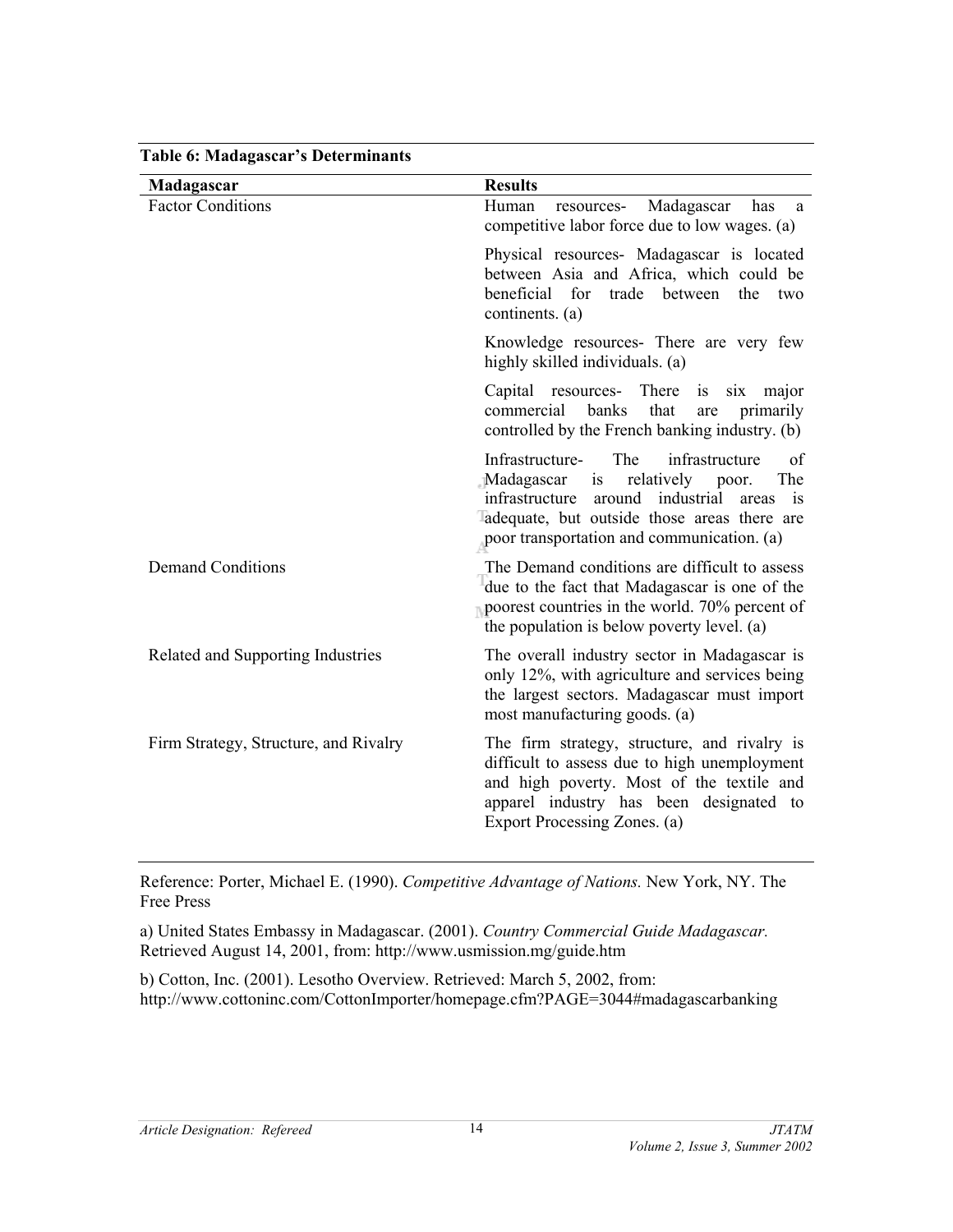The African Growth and Opportunity Act is designed to encourage the sub-Saharan African countries to make economic reforms in order to engage in the world economy. It can be observed that the governments within each of the five sub- Saharan African countries are taking measures to comply with the provisions of the Act. Also, to attract foreign investment these countries' governments are setting up Export Processing Zones or Industrial Zones that employ relatively low-skilled workers. These zones have attracted foreign investment are well suited for textile manufacturing and apparel assembly.

# **References:**

- African Growth and Opportunity Act (AGOA, 2002). Retrieved August 14, 2001, from http://www.agoa.gov.
- Central Intelligence Agency. (2000). *The World Factbook 2000: Kenya.* Retrieved August 14, 2001, from: http://www.cia.gov/cia/publication/factb ook/geos/ke.htm.
- Central Intelligence Agency. (2000). *The World Factbook 2000: Mauritius.* Retrieved August 14, 2001, from: http://www.cia.gov/cia/publication/factb ook/geos/mp.htm.
- Central Intelligence Agency. (2000). *The World Factbook 2000: Madagascar.* Retrieved August 14, 2001, from: http://www.cia.gov/cia/publication/factb ook/geos/ma.htm.
- Central Intelligence Agency. (2000). *The World Factbook 2000: South Africa.* Retrieved August 14, 2001, from: http://www.cia.gov/cia/publication/factb ook/.htm.

Cotton, Inc. (2001). *Lesotho Overview.*  Retrieved March 5, 2002, from:

http://www.cottoninc.com/CottonImport er/homepage.cfm?PAGE=2798#lesotho overview.

Federal Register. (2002). *Determinations Under the African Growth and Opportunity Act- Lesotho Vol. 66, No 82*. Retrieved February 20, 2002, from: http://otexa.ita.doc.gov/Trade\_Act\_2000 .htm.

Federal Register. (2002). *Determinations Under the African Growth and Opportunity Act- Kenya Vol. 66, No 21*. Retrieved February 20, 2002, from: http://otexa.ita.doc.gov/Trade\_Act\_2000 .htm.

- J Federal Register. (2002). *Determinations*  T *Under the African Growth and Opportunity Act- Madagascar Vol. 66,*  A *No 47*. Retrieved February 20, 2002, from: т. http://otexa.ita.doc.gov/Trade\_Act\_2000 M .htm.
	- Federal Register. (2002). *Determinations Under the African Growth and Opportunity Act- Mauritius Vol. 66, No 17*. Retrieved February 20, 2002, from: http://otexa.ita.doc.gov/Trade\_Act\_2000 .htm.

Federal Register. (2002). *Determinations Under the African Growth and Opportunity Act- South Africa Vol. 66, No 48*. Retrieved February 20, 2002, from: http://otexa.ita.doc.gov/Trade\_Act\_2000 .htm.

- Government of Lesotho. (2002). *Economic Overview*. Retrieved February 20, 2002, from: http:/Lesotho.gov.ls/lseconomy.htm.
- Lesotho Government Official Website. (2002). *Economic Overview of Lesotho.* Retrieved February 20, 2002, from: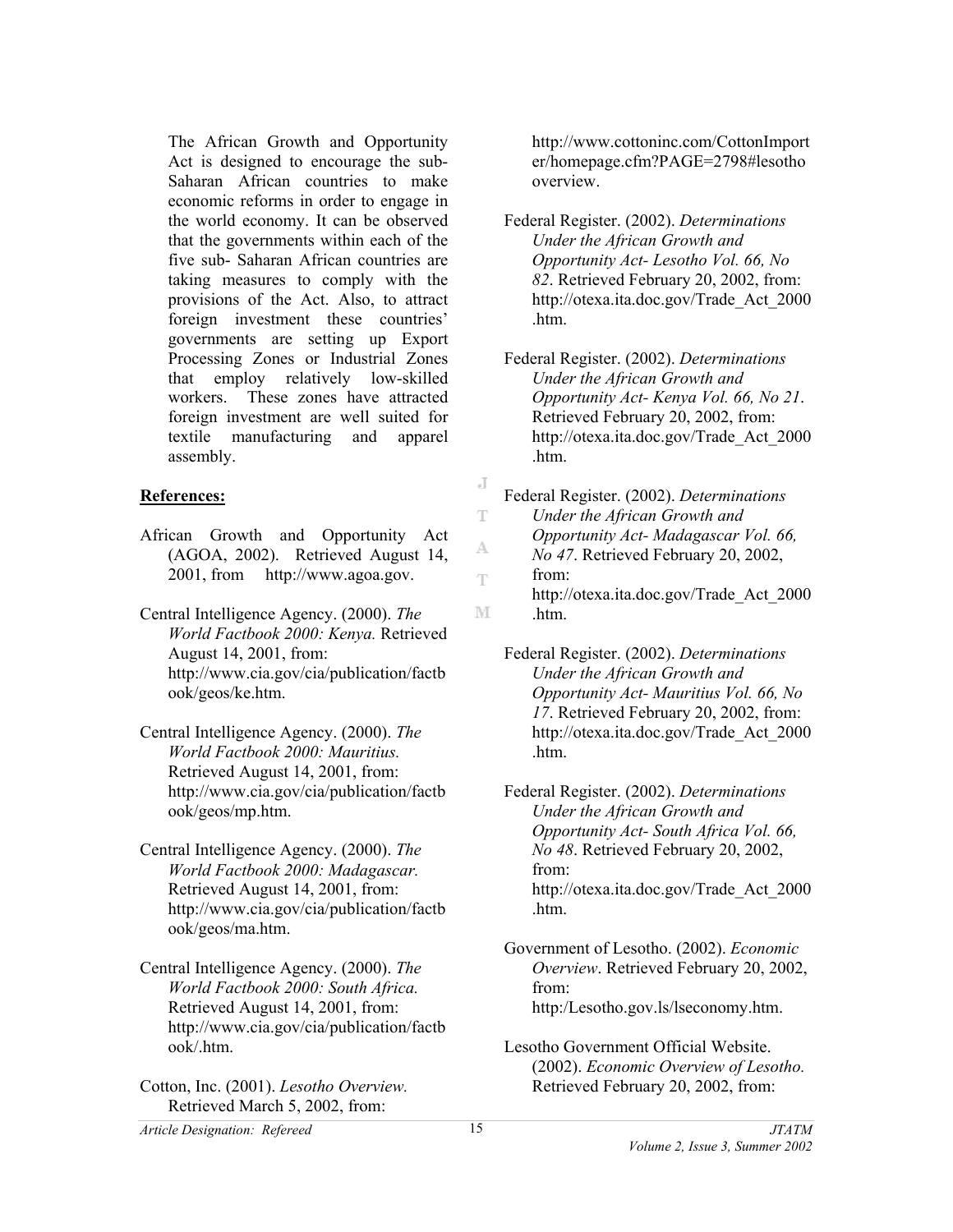http://www.lesotho.gov.ls/lseconomy.ht m.

Mbendi Information Services. (2002). *Kenya Overview.* Retrieved February 20, 2002, from: http://www.mbendi.co.za/land/af/ke/p00 05.htm.

Mbendi Information Services. (2002). *Lesotho Overview.* Retrieved February 20, 2002, from: http://www.mbendi.co.za/land/af/le/p00 05.htm.

Mbendi Information Services. (2002). *Madagascar Overview*. Retrieved February 20, 2002, from: http://www.mbendi.co.za/land/af/md/p0 005.htm.

Mbendi Information Services. (2002). *Mauritius Overview*. Retrieved February 20, 2002, from: http://www.mbendi.co.za/land/af/mr/p00 05.htm.

Mbendi Information Services. (2002). South Africa Overview. Retrieved February 20, 2002, from: http://www.mbendi.co.za/land/af/sa/p00  $05$  htm.

National Economic Council (2000). *The Trade and Development Act of 2000*. Retrieved January 15, 2002, from: http://clinton4.nara.gov/WH/EOP/nec/ht ml/AgoaCbiPressFinal.html.

Office of Textiles and Apparel. (2002). *South Africa-Local Industry and Market (Textiles and Apparel).* Retrieved January 20, 2002, from: http://web.ita.doc.gov/tacgi/overseas.nsf /09bd36aaf447589885256a290068248d/ 9ceac774ccabe87e8525693d006f358b! OpenDocument.

Porter, Michael E. (1990). Competitive Advantage of Nations. New York, NY: The Free Press, p. 72, and p. 601.

- Salinger, Lynn. (2001). Can African Clothing Companies Learn to Compete? Textiles Unlimited, Vol. 2, No. 1. p. 4-7.
- Stephenson, Peter. (2000). A Brand New Sourcing Hub for Southern Africa. Textiles Unlimited. Vol 1, No. 2., p 9- 16.
- The One Hundred Sixth Congress of the United States of America. (2000). *The Trade Development Act of 2000* (H.R. 434; Public Law 106-200). Washington, DC: U.S. Government Printing Office.
- United States Department of Commerce. (2000). *Country Commercial Guide: South Africa.* Retrieved July 9, 2001 from: USATrade.gov (South Africa).
- United States Department of Commerce. (2000). *Investment Climate Statement Kenya.* Retrieved July 18, 2001, from (STAT-USA) http://www.stat-M usa.gov/mrd/nsf/vwIMI\_Da...FADE?Op enDocument&sessID=702507A11801A. html.
	- United States Department of Commerce. (1999). *Investment Climate Statement Madagascar.* Retrieved July 18, 2001, from (STAT-USA) http://www.statusa.gov/mrd/nsf/vwIMI\_Da...942D?Ope nDocument&sessID=6076075718219.ht ml.
	- United States Department of Commerce. (1999). *Investment Climate Statement Mauritius.* Retrieved July 18, 2001, from (STAT-USA) http://www.statusa.gov/mrd/nsf/vwIMI\_Da...9565?Ope nDocument&sessID\_6025075D18A12.h tml.
	- United States Department of Commerce. (1999). *Investment Climate Statement South Africa.* Retrieved July 18, 2001, from: (STAT-USA) http://www.statusa.gov/mrd.nsf/vwIMI\_Da...942D?Ope

J.

T

Å т.